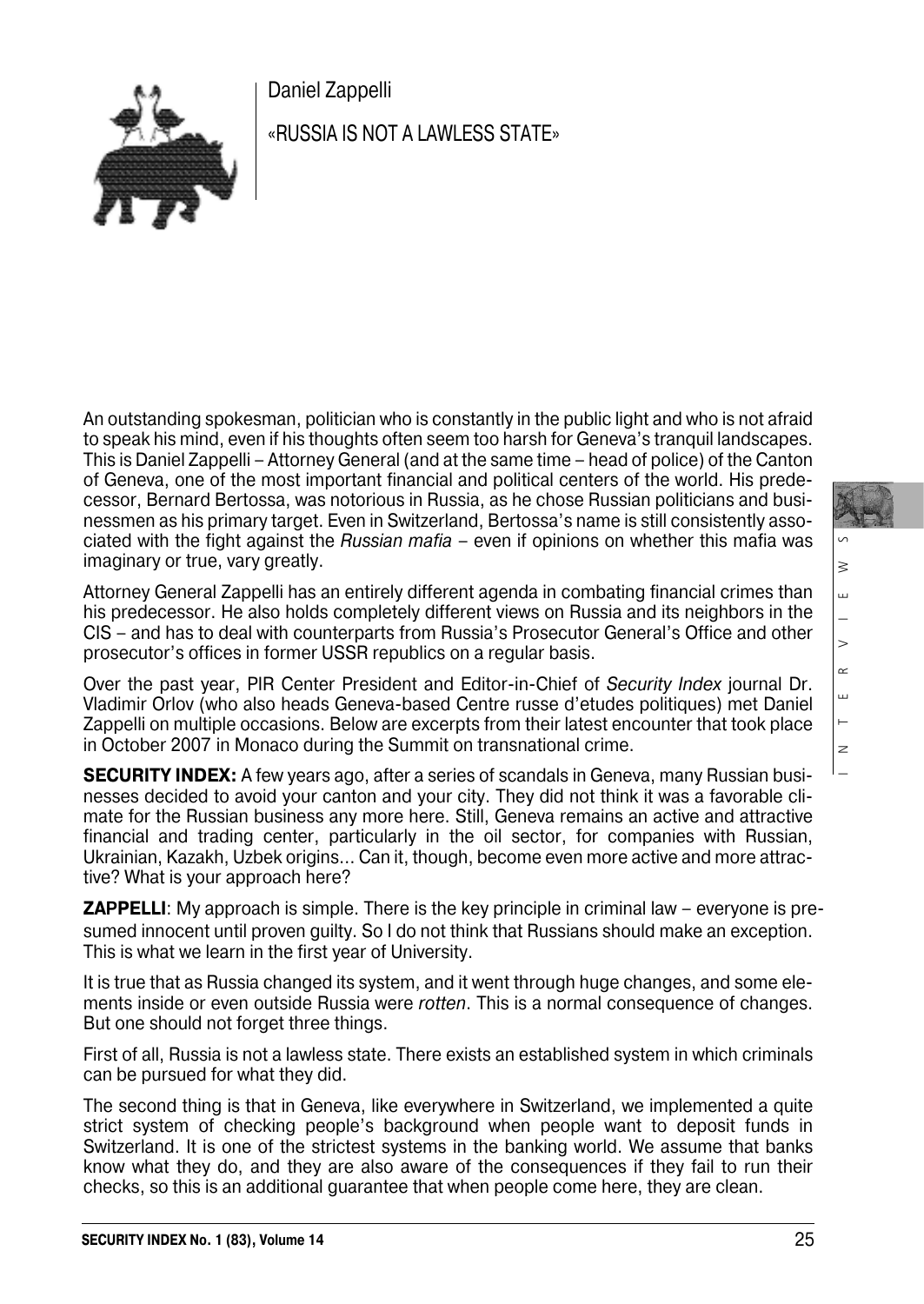And the third dimension to it is what happens if we go after somebody. Just imagine the case, a purely theoretical case, in which we have somebody against who we have suspicions. If we suppose, for instance, that a Russian in Geneva has a fortune of an unknown origin, and if we suppose that this fortune is of a criminal origin, wouldn't it be the best thing to do to inform Russian authorities and tell them of the suspicions we have? Ask them whether they intend to launch the criminal procedures against this person? If the crime is supposed to have been committed in Russia, and the Russian authorities or the Prosecutor General decide not to pur sue, then we should not be stricter than the Russian authorities themselves, and we should close the case and close the suspicions we have.

It's a simple system. We discussed that with my counterparts in Russia, and I think we should discuss this with the authorities on a cantonal and federal level in main financial centers in Switzerland: Zurich, Geneva, Lugano, Basel, maybe in Zug. This is something I want to be implemented in Switzerland, and it may be possible with a new Prosecutor General of **Switzerland** 

**SECURITY INDEX:** You've mentioned that you had discussions with the Russian authorities. How would you define cooperation of your office with your Russian counterparts? Would you like to improve it or are you happy with how it goes?

**ZAPPELLI**: The cooperation is not bad, indeed, but it can always be better. But we have to trust each other – without trust there is nothing which can be done. We encountered some difficulties recently in the *Yukos* case: in the recent decision from the Swiss Federal Tribunal it was decided there was no reason to freeze the money. The Federal Tribunal said that it looked more like a political game (I don't know if the term «game» is appropriate, perhaps a «political fight» is a better term), than a criminal one and decided to release all the assets. And this is a bad sign: for the first time, the Federal Tribunal, which it the highest judicial authority, tells states: you are mixing politics and criminal law, and that does not do.

So this is a sign that something should be improved. But that obviously necessitates discus sion with both Swiss and Russian authorities.

**SECURITY INDEX:** Well, let's move from Russia to a more general question: how do you view the process of your office's cooperation with other countries on financial crimes? I remember you told me once that Switzerland cannot be «more saint than the Pope» – in other words, it cannot behave better than the countries where the origin of the money is, so you just cannot require cooperation if the country X does not want to cooperate fully.

**ZAPPELLI**: I think we should distinguish between two types of cases.

First, there are cases where there is a victim of a financial crime. In these cases, it is pretty simple: everything depends on the capacity of the victim to act quickly in the country where the crime was committed, and respectively on how good his lawyers are.

More often, the cooperation between lawyers in different countries is faster than cooperation between states. Let's imagine that the crime was committed in Switzerland, and then the money went to three different countries, including Switzerland, Liechtenstein, and England. Very often the best solution is for the victim to launch criminal complaints in every country, and to start to gather evidence from those countries. Then the lawyers can exchange the evidence they gathered more quickly than the states can communicate between themselves. This is my opinion as a former lawyer and as a current Attorney General.

However, we don't usually run into problems with this type of cases. The problems start when we begin a criminal procedure against someone who is not accused of anything, and then if the country does not cooperate, the case is closed, so everything depends on whether we have a victim or not.

**SECURITY INDEX:** Many of us in Russia still have a stereotype of Switzerland as an *island* in Europe. However, at least on financial crimes or money laundering, it is already hard to imag ine that Switzerland is still an *island*. How do you see current relations between Switzerland and the EU on financial crimes? Should they be further transformed or maybe not at all?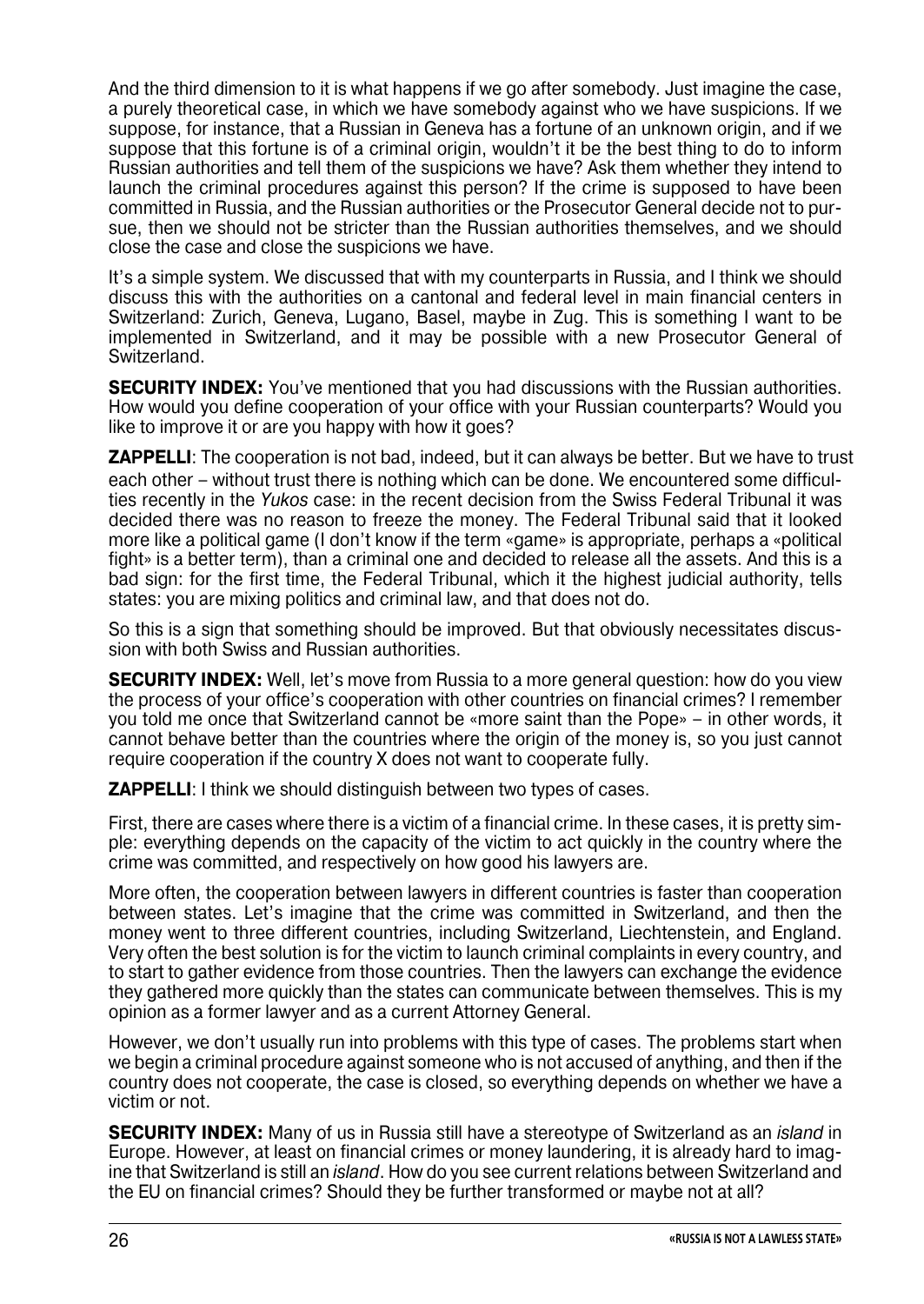**ZAPPELLI**: I think that the main difference of Switzerland is that it really still is an island – but an island exactly in the geographical center of Western Europe. So in any case, Europe cannot do without Switzerland. If you have a spot in the middle, you cannot go around it. The main difference between Switzerland and other countries is its banking secrecy policy. And the main issue is: will Switzerland lose its secrecy policy or will it abandon its views on it?

I think Switzerland has no financial interest in losing its banking secrets and banking secrecy policy. It should preserve them, in my opinion.

Very often there are two views: different countries want to fight the fact they lose money because people do not declare their income to tax authorities. The tax crimes are not consid ered crimes in Switzerland. And then there is no money laundering for the purpose of tax eva sion. I think it is up to the countries around to have better fiscal or tax systems. If they want to keep the money inside, they should be clever and make sure that people want to remain in their own country, even if it means they pay less tax than before.

As far as I'm concerned, I think that Switzerland should continue to have a discussion with the EU, but should not abandon the existing system. This is my personal view on this issue.

**SECURITY INDEX:** People of Geneva know you well: you do not hesitate to make sharp com ments, to express your point of view and to defend it. Your name and pictures are often on front pages of the newspapers. We have discussed global issues… But, as the Attorney General of Geneva, what issues are of your primary concern?

**ZAPPELLI**: My main duty is to make sure that Geneva is a safe place. I have to make sure that people abide by the law and criminals are sentenced. We need a clean financial place, and it's obligation for us to maintain this financial environment. My opinion is that we should have a bit more visible police, even though it is evident that Geneva is not like New York. So these are my principal concerns.



INTERVIEWS ≷  $\sim$